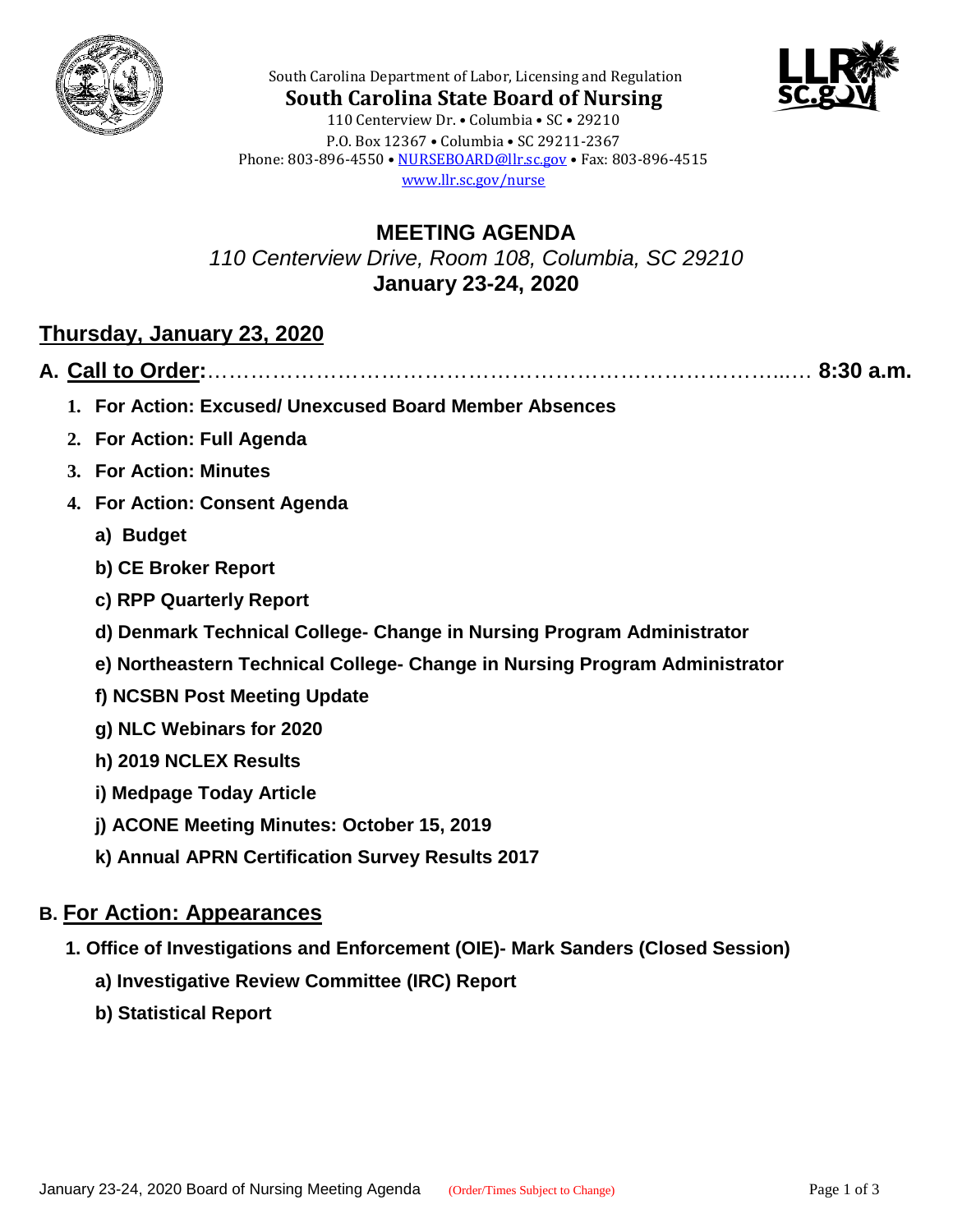- **2. Education:**
	- **a) University of South Carolina- Request to Establish Master's Entry to Practice Nursing Program**
	- **b) Florence Darlington Technical College- Follow-Up to Previous Citation for Deficient NCLEX Scores**
	- **c) Horry Georgetown Technical College- Follow-Up to Previous Citation for Deficient NCLEX Scores**
	- **d) Northeastern Technical College- Follow-Up to Previous Citation for Deficient NCLEX Scores**
	- **e) South University- Follow-Up to Previous Citation for Deficient NCLEX Scores**
	- **f) Technical College of the Lowcountry- Follow-Up to Previous Citation for Deficient NCLEX Scores**
- **3. Revised Joint Advisory Opinion Issued by the South Carolina State Boards of Medical Examiners, Nursing, and Pharmacy Regarding the Presence of a Pharmacist in a Methadone Clinic During Dosing Hours- Office of Advice Counsel**
- **4. Hearings/Discipline (Confidential/Closed Session): Office of Disciplinary Counsel**

| $•2015 - 618$                 | $•2019-117$          | $•2017-624$         | $•2018-30$  | $•2018-37$    |  |
|-------------------------------|----------------------|---------------------|-------------|---------------|--|
| $•2013 - 401$                 | $•2018-4$            | $•2019-12$          | $•2018-296$ | $•2018-362$   |  |
| $•2019-12$                    | $•2019-28$           | $•2017-387$         | $•2019-133$ | $•2018 - 475$ |  |
| $•2018-321$                   | •2018-555 & 2019-415 | •2018-476, 2019-273 |             |               |  |
| •2016-768, 2017-242, 2018-223 |                      |                     |             |               |  |

- **5. Administrator Review Report, Office of Disciplinary Counsel**
- 

| 6. Waived Final Order Hearing Report, Office of Disciplinary Counsel |           |           |               |               |             |
|----------------------------------------------------------------------|-----------|-----------|---------------|---------------|-------------|
|                                                                      | ∙2015-428 | •2015-625 | $•2019-210$   | $•2019 - 114$ | $•2017-197$ |
|                                                                      | •2017-277 | ∙2018-339 | $•2016 - 460$ |               |             |

# **E. Adjournment for the Evening**